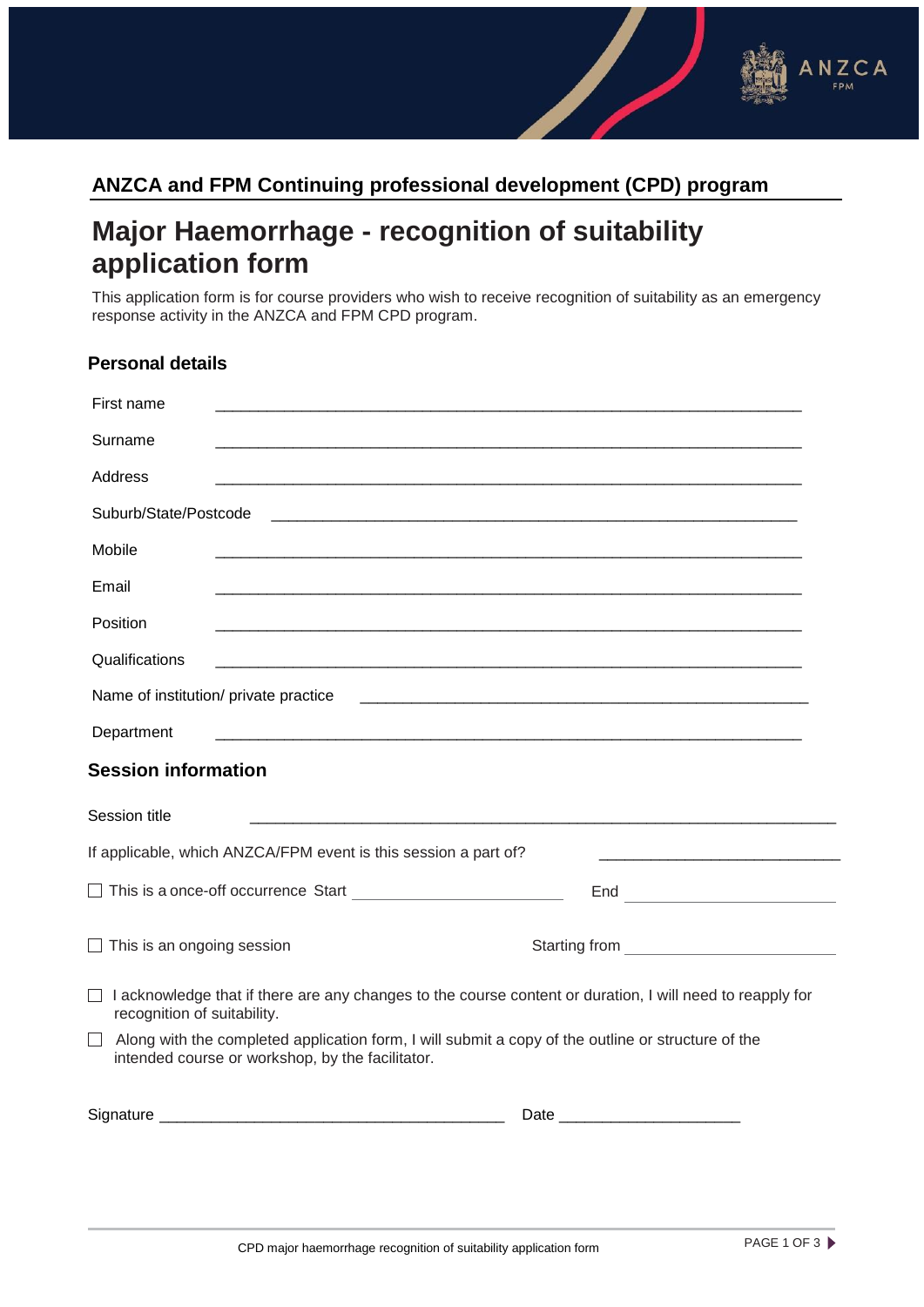

**Service** 

 $\overline{\phantom{a}}$ 

|                | <b>Learning objectives</b>                                                                                                                                                                                                                                                                                                                                                      |     |     |  |
|----------------|---------------------------------------------------------------------------------------------------------------------------------------------------------------------------------------------------------------------------------------------------------------------------------------------------------------------------------------------------------------------------------|-----|-----|--|
|                | To achieve recognition for the ANZCA and FPM CPD program, the education session must address,<br>as a minimum, the objectives below.                                                                                                                                                                                                                                            |     |     |  |
|                | By the end of the education session, participants will be able to:                                                                                                                                                                                                                                                                                                              |     |     |  |
| 1              | State the definition of critical bleeding, and massive transfusion                                                                                                                                                                                                                                                                                                              |     |     |  |
| 2              | Identify approaches to stop critical bleeding. This may include pneumatic, compressive,<br>topical haemostatic, and systemic                                                                                                                                                                                                                                                    |     |     |  |
| 3              | Recognise clinical risk factors that increase mortality with blood loss, that demand an<br>emergency rather than routine resuscitation response. These include degrees of trauma<br>injury, obstetric bleeding, acidosis, haemodynamic instability, and shock                                                                                                                   |     |     |  |
| 4              | Identify haematology and coagulation investigations indicated to quantify major<br>haemorrhage                                                                                                                                                                                                                                                                                  |     |     |  |
| 5              | Describe minimum requirements including: transfusion and resuscitation equipment; IV<br>access; and personal support to undertake major resuscitation                                                                                                                                                                                                                           |     |     |  |
| 6              | Determine endpoints of resuscitation management of volume and selection of blood<br>products to maximise patient outcome                                                                                                                                                                                                                                                        |     |     |  |
| $\overline{7}$ | Describe advanced coagulation management including the use of blood and<br>pharmacological products                                                                                                                                                                                                                                                                             |     |     |  |
| 8              | Recognise that non-technical and teamwork skills, as well as, initiation of emergency<br>protocols and when relevant, focus on surgical cessation of bleeding, rather than<br>definitive surgical management (damage control surgery), is vital in the management of<br>critical bleeding/massive transfusion.                                                                  |     |     |  |
|                | Completing the major haemorrhage activity online                                                                                                                                                                                                                                                                                                                                |     |     |  |
|                | The BloodSafe elearning Australia online resources - Critical Bleeding, based on the National Blood<br>Authority's Patient Blood Management Guidelines: Module 1 Critical Bleeding/Massive Transfusion and<br>Obstetrics and Maternity based on the National Blood Management Guidelines: Module 5 Obstetrics<br>and Maternity, each satisfy the requirements of this activity. |     |     |  |
|                | Participants will be completing this online module                                                                                                                                                                                                                                                                                                                              | Yes | No. |  |
|                | Completing the major haemorrhage activity in a workshop                                                                                                                                                                                                                                                                                                                         |     |     |  |
|                | Education session delivered in a workshop or structured group discussion format must:                                                                                                                                                                                                                                                                                           |     |     |  |
| 1              | Provide pre-course reading that provides relevant foundation knowledge of the session<br>content.                                                                                                                                                                                                                                                                               |     |     |  |
| $\overline{2}$ | Have a minimum total duration of ninety (90) minutes.                                                                                                                                                                                                                                                                                                                           |     |     |  |
| 3              | Provide case-based discussion or scenario-based simulation activities so participants<br>have the opportunity to: apply knowledge learnt through the session or pre-reading; and<br>practice implementation of the guidelines.                                                                                                                                                  |     |     |  |
| 4              | Be facilitated by a post-Fellowship specialist who is appropriately skilled and<br>experienced to deliver the content of the session. Ideally the facilitator will have<br>medical education experience and/or credentials.                                                                                                                                                     |     |     |  |
| 5              | Provide one per fifteen (15) participant ratio for practical simulation or workshops.<br>Facilitators must engage with each participant while they are working through scenarios to<br>ensure they are achieving the objectives of the session.                                                                                                                                 |     |     |  |
| 6              | Course directors who wish to record information relating to the performance or conduct of<br>participants must obtain written consent and adhere to the privacy policies of their<br>organisation and location. ANZCA does not collect this information and it is optional for<br>the course provider and director to do so.                                                    |     |     |  |